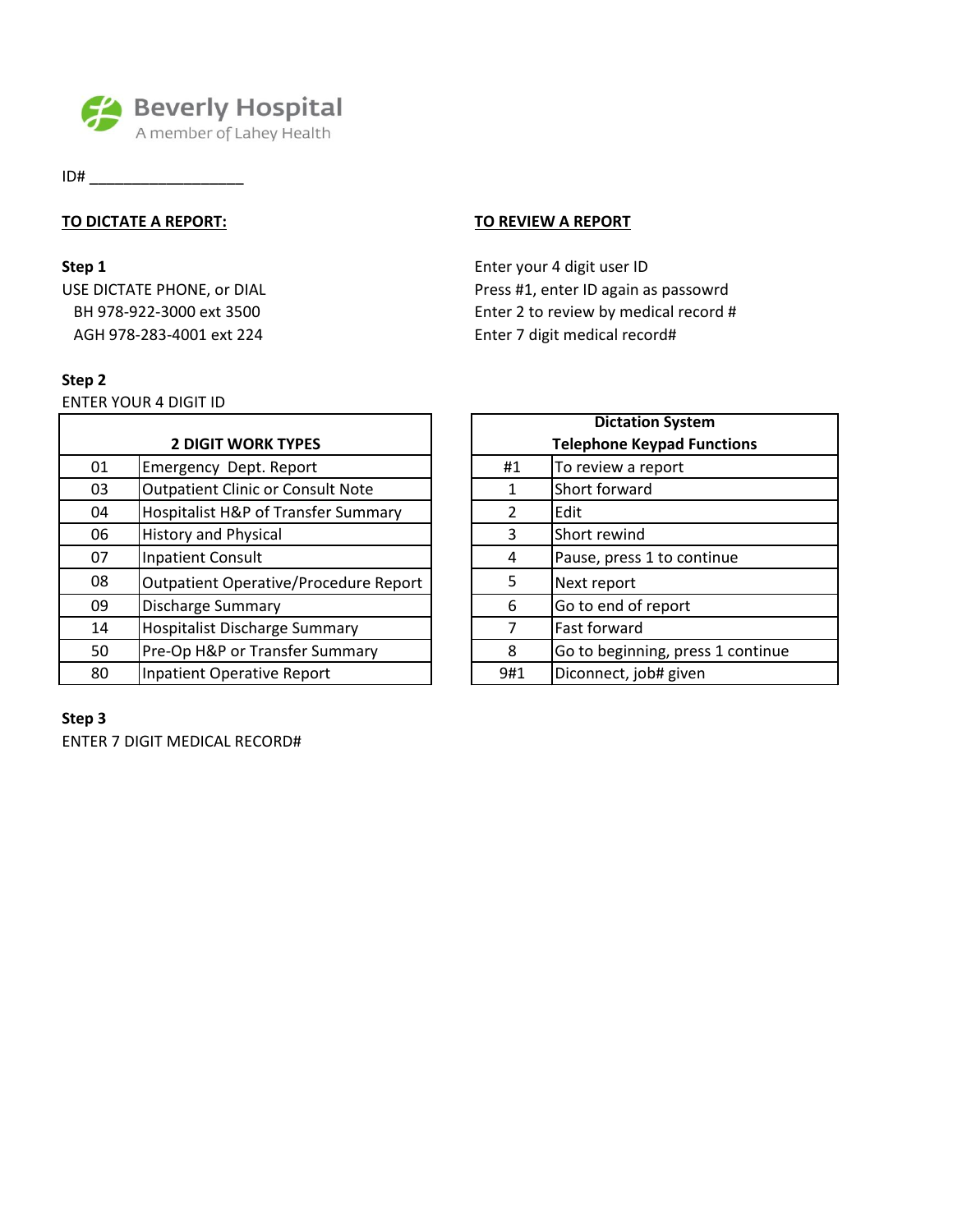Directions on how to access Northeast Hospital Corporation's email system via GroupWise from your home computer.

Access the internet how you normally would. For most computers, it would be: Click "Start"

Click "Internet Explorer"

| MSN.com - Microsolt Internet Explorer |  |  |
|---------------------------------------|--|--|
|                                       |  |  |
|                                       |  |  |
|                                       |  |  |
|                                       |  |  |
|                                       |  |  |

In the address bar type: "https://gwweb.nhs-healthlink.org"

You screen will look like the following:

| Movell WebAccess - Microsoft Internet Explorer                           |  |
|--------------------------------------------------------------------------|--|
| Flow Edward Boyottes - Tools Liter                                       |  |
| <b>SALE COMPANY CONTROLLED BELLET</b>                                    |  |
| https://gwweb.nhs-healthlink.org/servlet/webocc                          |  |
| Novell CroupWise. WebAccess<br>anares el                                 |  |
| Login<br>Username:                                                       |  |
| Password:                                                                |  |
| <b>RANCE WI</b><br><b>Comments</b><br>Language Setting Information       |  |
| @Lopyright 1993-2005 Novell, Inc., All rights reserved.<br>: Version 6.1 |  |

Put the 1<sup>st</sup> initial and your last name in the "Username" Field (example, Jack Smith would input "jsmith"

Put your password in the "Password" field. If you need to reset your password (can't remember it), please call Sally Hendrickson at the AGH campus extension 75-618.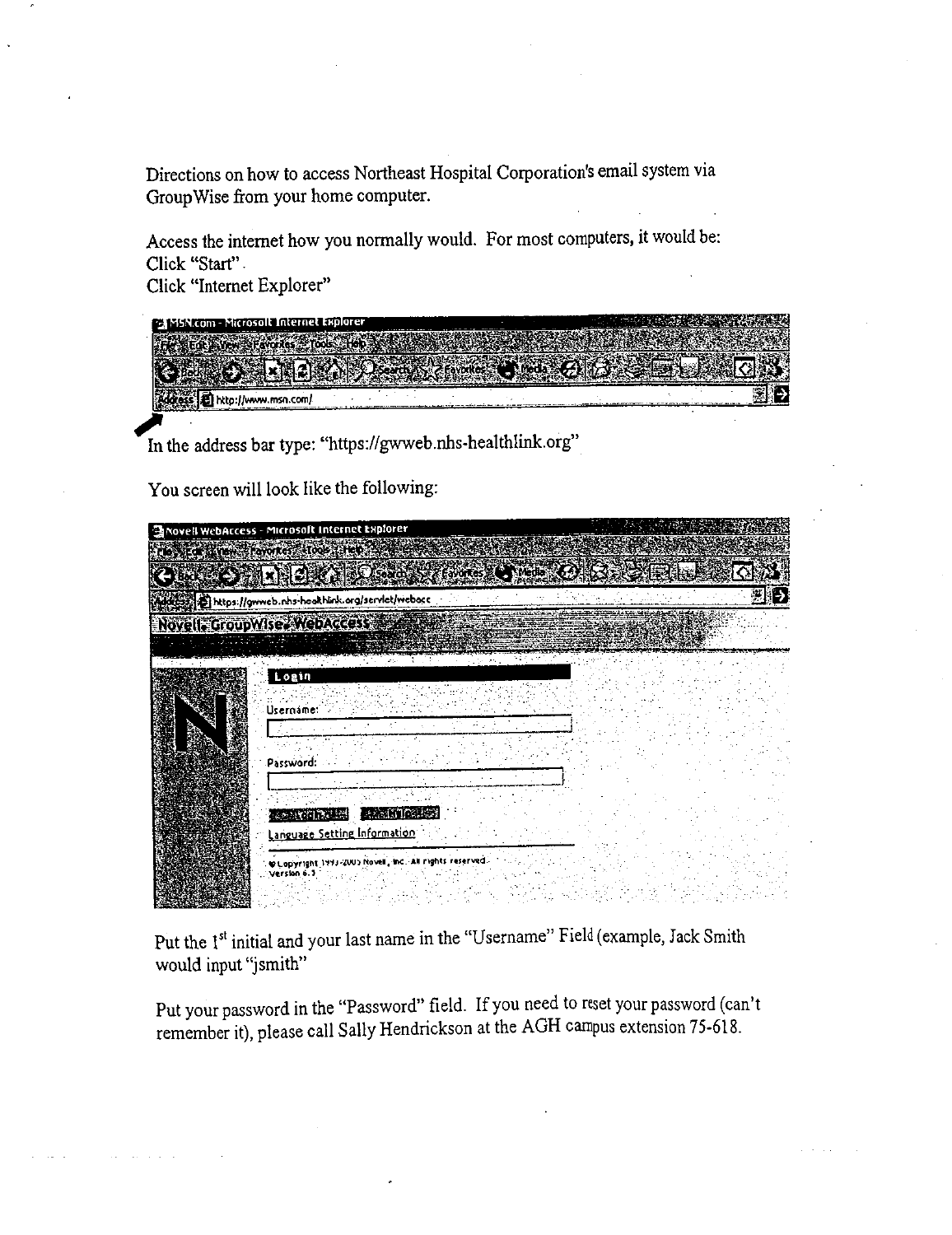Directions on how to access Northeast Hospital Corporation's email system via GroupWise from your home computer.

Access the internet how you normally would. For most computers, it would be: Click "Start".

Click "Internet Explorer"

| 155 Kcom - Microsolt Internet Explorer |  |
|----------------------------------------|--|
|                                        |  |
|                                        |  |
| m                                      |  |

In the address bar type: "https://gwweb.nhs-healthlink.org"

You screen will look like the following:

| <b>Canovell webAccess - Microsoft Internet Explorer</b>                                                                                     |  |
|---------------------------------------------------------------------------------------------------------------------------------------------|--|
| <b>The Star How Havores</b> Stock Trep                                                                                                      |  |
| $\mathbf{G}$ by $\mathbf{G}$ , $\mathbf{G}$ and $\mathbf{G}$ and $\mathbf{G}$ and $\mathbf{G}$ is a set of $\mathbf{G}$ . Then $\mathbf{G}$ |  |
| Addition   2 https://gwweb.nhs-healthink.org/servict/webacc                                                                                 |  |
| Novell, GroupWise, WebAccess                                                                                                                |  |
|                                                                                                                                             |  |
| Login<br>Username:<br>Password:<br><b>LEADER TO THE EX</b><br><b>Readom cast</b><br><u>Language Setting Information</u>                     |  |
| @ Lopyright 1991-2005 Novel, Inc., All rights reserved.<br>-Version 4                                                                       |  |

Put the 1st initial and your last name in the "Username" Field (example, Jack Smith would input "jsmith"

Put your password in the "Password" field. If you need to rest your password (can't remember it), please call Sally Hendrickson at the AGH campus extension 75-618.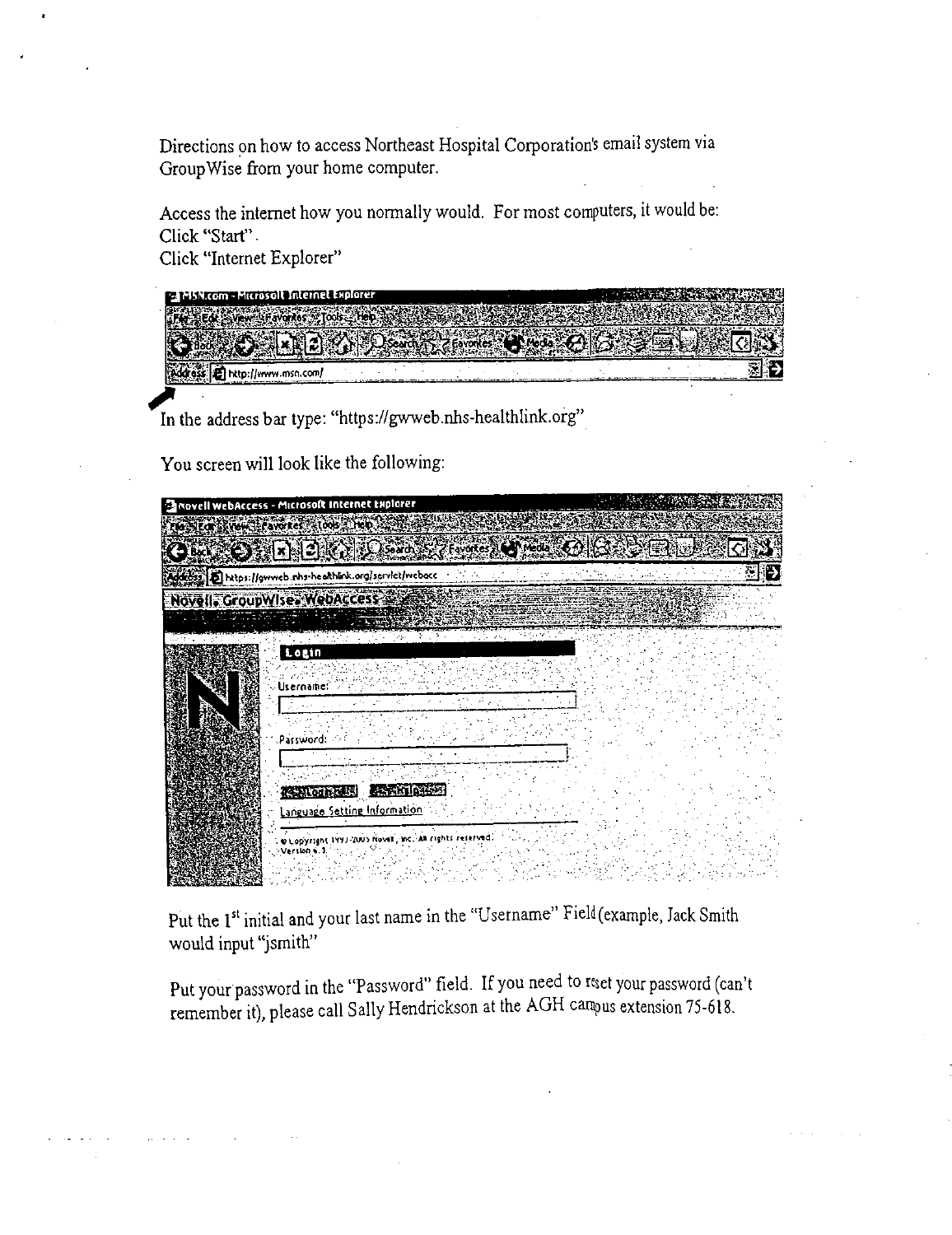Now when you access Internet Explorer, simply click " $\sqrt[\infty]{}$ Favorites" Click "Access to NHS Emails" and you will be directed to the logon screen.

| <b>23 Novell WebAccess - Microsoft Internet Explorer</b> |                                  |  |
|----------------------------------------------------------|----------------------------------|--|
| Le stat wew favores blood theory                         |                                  |  |
|                                                          | O NAME AND SOME SCALE<br>Media 3 |  |
| [4] https://gwweb.nhs-healthlink.org/servlet/webacc      |                                  |  |
|                                                          | Novell GroupWises WebAccess      |  |
| Add All Y Organization                                   |                                  |  |
| ÷.<br><b>ST</b> Access to MIS Emails                     |                                  |  |
| 43 ABMS Home Page<br><b>ACGMF</b> Accredited Proma       | Lozin                            |  |